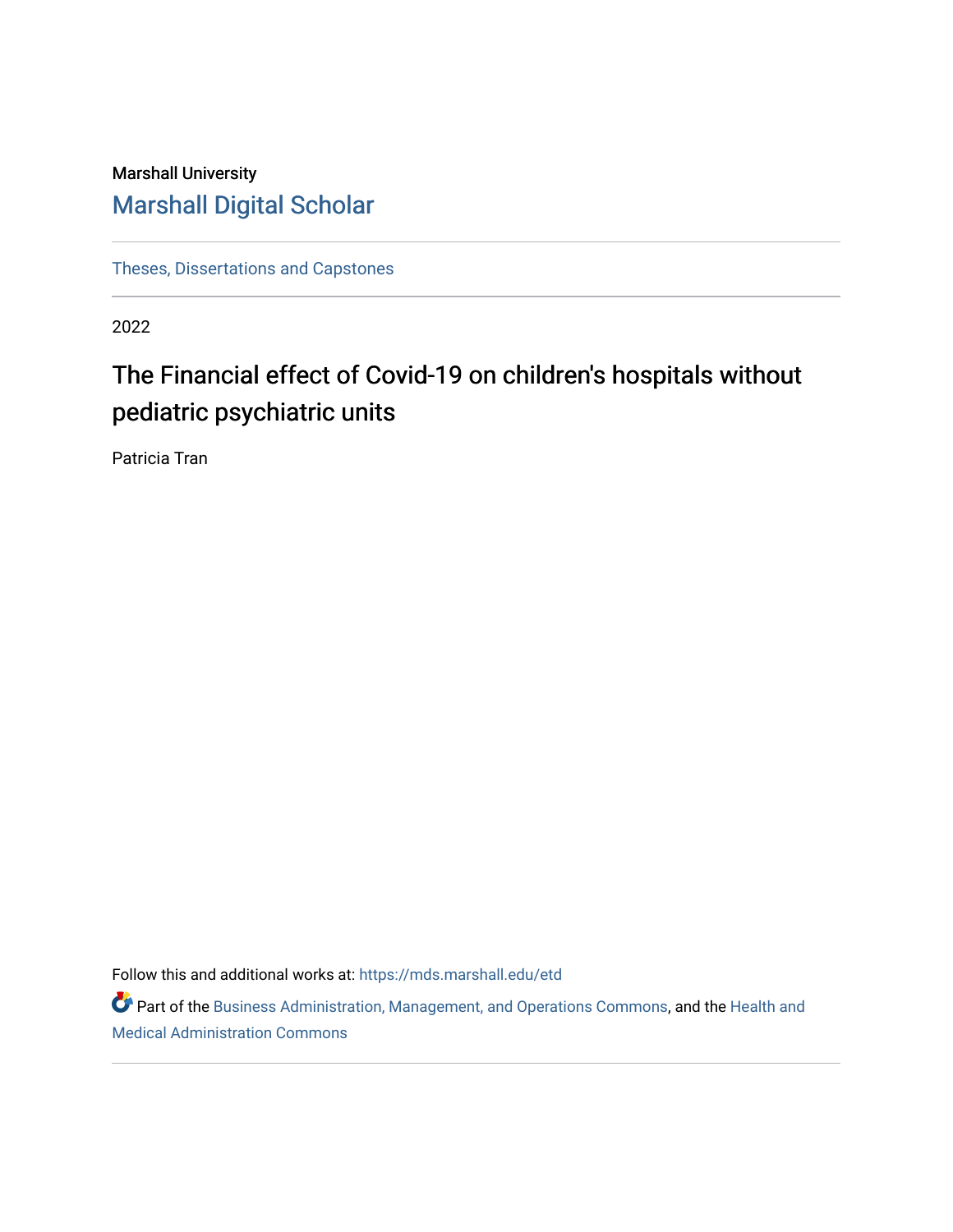| $\mathbf{1}$     | THE FINANCIAL EFFECT OF COVID-19 ON CHILDREN'S HOSPITALS WITHOUT                                  |
|------------------|---------------------------------------------------------------------------------------------------|
| $\overline{2}$   | PEDIATRIC PSYCHIATRIC UNITS                                                                       |
| 3                | <b>ABSTRACT</b>                                                                                   |
| 4                | Introduction: Boarding of pediatric psychiatric patients in emergency departments and inpatient   |
| 5                | medical units while awaiting placement in psychiatric facilities was common before the COVID-     |
| 6                | 19 pandemic and was associated with significant hospital cost. The COVID-19 pandemic              |
| 7                | triggered a mental health crisis in the pediatric population. This study looked at the how the    |
| 8                | COVID-19 pandemic affected pediatric psychiatric boarding and the effects of pediatric            |
| $\boldsymbol{9}$ | psychiatric boarding on hospital finances.                                                        |
| 10               | Methodology: The methodology of this study utilized a literature review with semi-structured      |
| 11               | interviews of local subject matter experts. The literature review analyzed the effects of the     |
| 12               | COVID-19 precipitated pediatric mental health crisis on pediatric psychiatric boarding and the    |
| 13               | financial effects of psychiatric boarding on children's hospitals.                                |
| 14               | Results: Pediatric psychiatric boarding during COVID-19 was majority due to COVID-related         |
| 15               | stressors. There is mixed evidence for the number of pediatric psychiatric boarding admissions to |
| 16               | emergency departments and general inpatient units during the COVID-19 pandemic. There is          |
| 17               | also mixed evidence regarding length of stay for pediatric boarding patients. Limited data was    |
| 18               | found regarding hospital cost and reimbursement for pediatric psychiatric boarding during the     |
| 19               | COVID-19 pandemic.                                                                                |
| 20               | Discussion/Conclusion: The COVID-19 pandemic and subsequent pediatric mental health crisis        |
| 21               | had a significant impact on pediatric psychiatric boarding. More studies are needed to determine  |
| 22               | the extent of the financial effects of COVID-19 due to pediatric psychiatric boarding.            |
| 23               | Key words: boarding, cost, COVID-19, mental health, pandemic, pediatric                           |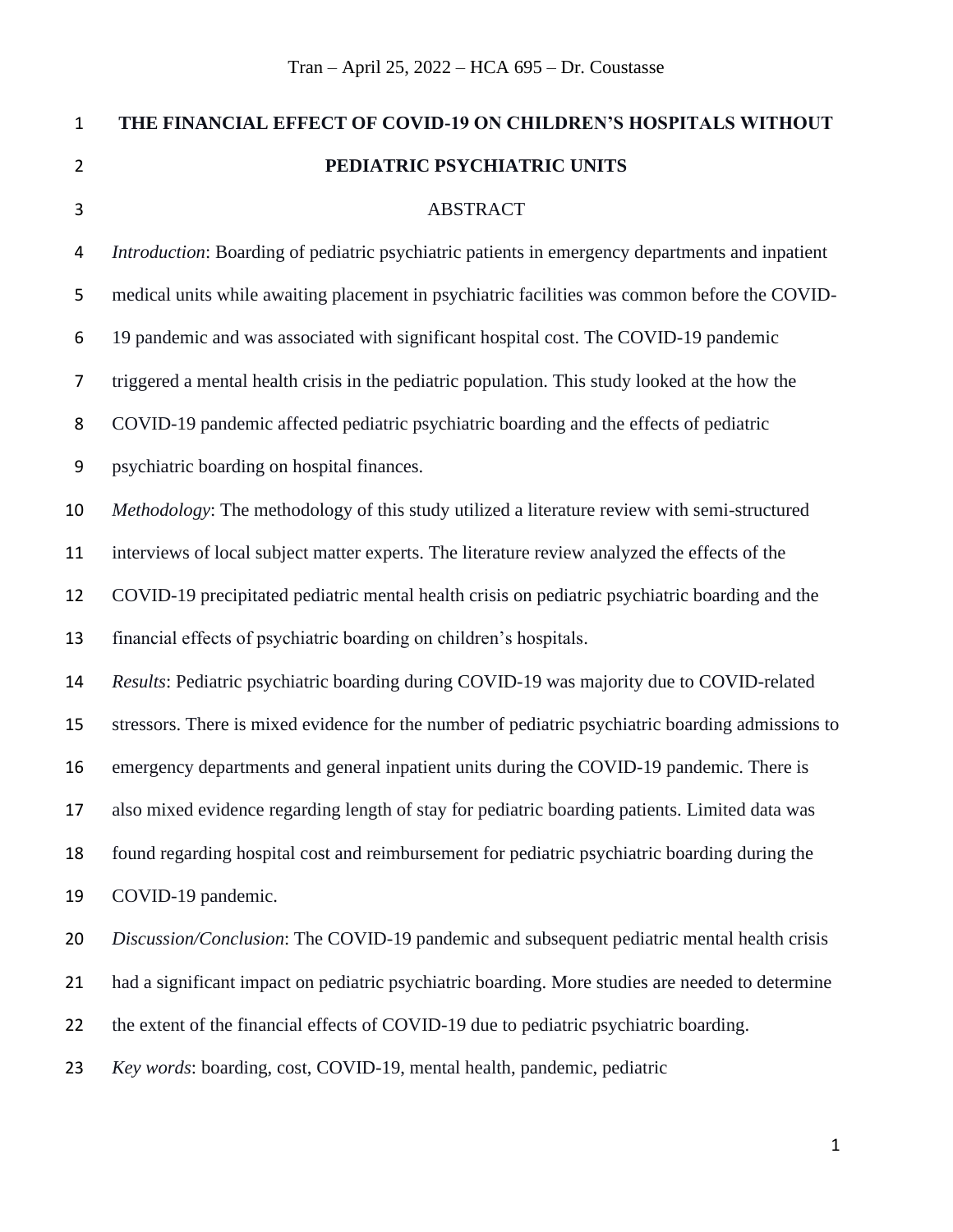#### INTRODUCTION

 Holding patients on a medical unit while they await acceptance, bed availability, and transport to a separate unit or facility has been traditionally known as "boarding" (O'Donnell et al., 2020). In general pediatrics, boarding patients while awaiting acceptance to an inpatient psychiatric facility was frequent prior to the COVID-19 pandemic; pediatric patients were boarded both in emergency departments (EDs) and in general pediatric inpatient units (Gill et al., 2021). In one tertiary pediatric ED, 573 patients boarded for over 24 hours from September 2015 to August 2018, and the most common psychiatric diagnoses were suicidal ideation or suicide attempt and behavior disorders (O'Donnell et al., 2020). A meta-analysis that studied pediatric psychiatric boarding practices in the United States (U.S.) found that 23% to 58% of pediatric patients who required inpatient psychiatric treatment were boarded in an ED, and 26% to 49% of these patients were boarded in a general pediatric medical unit (McEnany et al., 2020). The duration of boarding, a measure of the length of stay (LOS), was measured from 5 to 41 hours in EDs and 2 to 3 days in inpatient medical units (McEnany et al., 2020). Boarding of pediatric psychiatric patients in EDs and inpatient units has been associated with high hospital costs; pediatric psychiatric admissions were identified by Gill et al. (2021) as some of the 50 most prevalent and costly pediatric conditions for children's hospitals in the U.S, with a per-encounter mean cost of \$8138 for suicide/intentional self-inflicted injury and \$10,347 for major depressive disorder. Claudius et al. (2014) estimated that the cost per patient boarding on a general pediatric medical unit was \$4269 in 2010, a total of 1169 days of care across all boarded patients with a total estimated hospital cost of \$2,323,790. One study which analyzed pediatric psychiatric ED presentations from 2010 to 2016 found that the annual cost of pediatric psychiatric presentations to the ED was \$821 per presentation for a length of stay less than 24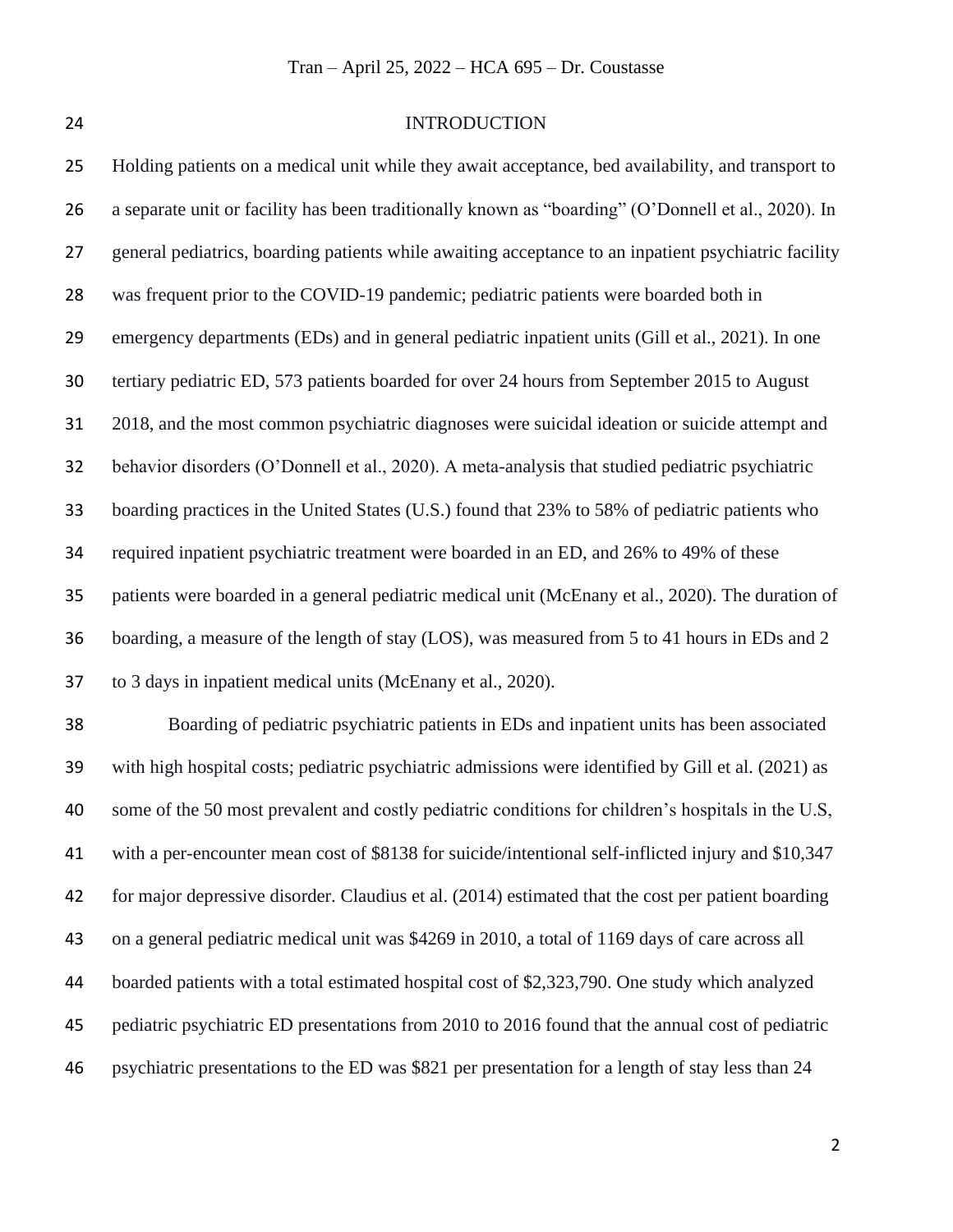hours and \$4050 per presentation for a length of stay greater than or equal to 24 hours (Hoffmann et al., 2019). Fieldston et al. (2014) identified the underlying cause of high costs as severe underfunding of mental health care, leading to prolonged boarding time due to a severe shortage of inpatient bed availability. 94.2% of pediatric patients requiring involuntary psychiatric hospitalization were admitted to an inpatient medical unit for boarding rather than an inpatient psychiatric unit due to a lack of psychiatric bed availability (Claudius et al., 2014). As part of the Medicaid Emergency Psychiatric Demonstration, attempts were made to lower psychiatric patients' boarding in the ED; many measures were implemented, including increased training for ED staff in de-escalation techniques, encouraging the utilization of multidisciplinary teams for faster placement and disposition of patients, and improving community crisis resources (Alakeson et al., 2010). However, these measures have not extended to pediatric services, as the project was intended to allow all hospitals which provided emergency psychiatric care to adults to receive reimbursement (Alakeson et al., 2010). The COVID-19 pandemic triggered psychiatric crises in the pediatric population due to stressors related to shelter-in-place orders (Choi et al., 2021). The US Surgeon General declared a national emergency for children's mental health in 2021 as the proportion of ED visits for mental health increased by 24% in children ages 5-11 and 31% in adolescents ages 12-17 from March to October 2020 (Radhakrishnan et al., 2022). As a result of school closures, 18-61% of

children and adolescents demonstrated an increase in symptoms of depression and anxiety (Viner

et al., 2022). Suicide attempts rose 50.6% in adolescent girls and 3.7% in adolescent boys in

2021 compared with 2019 (Yard et al., 2021). There was also an 18% increase in inpatient

 psychiatric consults for pediatric patients admitted to inpatient medical units in 2020 (Monroe et al., 2022).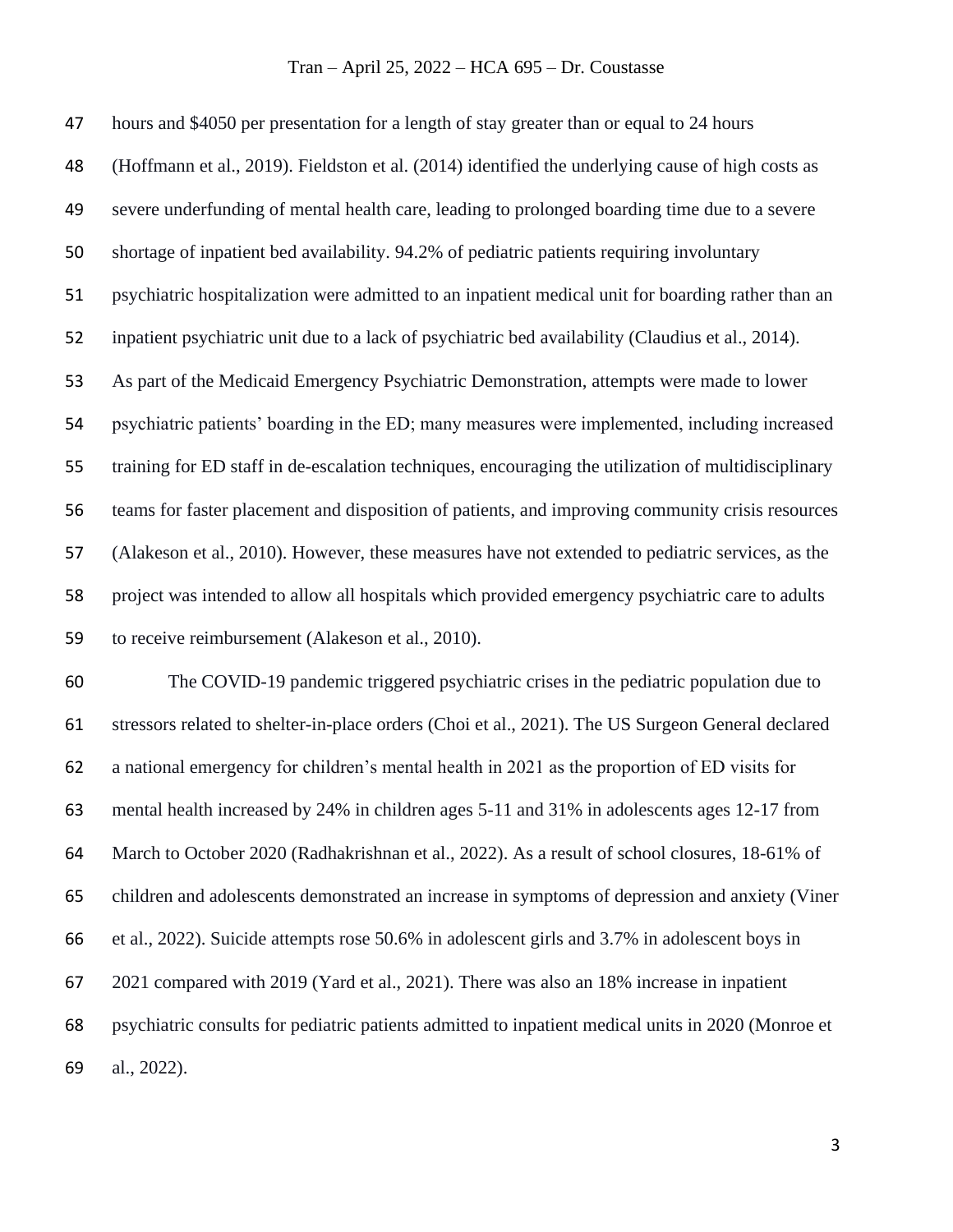| 70 | This research aimed to evaluate the financial effects of pediatric psychiatric boarding on           |
|----|------------------------------------------------------------------------------------------------------|
| 71 | children's hospitals during COVID-19.                                                                |
| 72 |                                                                                                      |
| 73 | METHODOLOGY                                                                                          |
| 74 | This study hypothesized that an increase in pediatric psychiatric admissions to general children's   |
| 75 | hospitals without pediatric psychiatric units during the COVID-19 pandemic negatively affected       |
| 76 | the financial state of children's hospitals due to increased boarding and lengths of stay, decreased |
| 77 | reimbursement, and increased hospital-associated costs. The methodology of this study was a          |
| 78 | qualitative literature review and semi-structured interviews of experts in pediatric hospital        |
| 79 | medicine and hospital administration.                                                                |
| 80 |                                                                                                      |
| 81 | Literature Review                                                                                    |
| 82 | The literature review was performed in two searches, each following the 2009 guidelines of the       |
| 83 | Preferred Reporting Items for Systematic Reviews and Meta-Analysis (PRISMA), as shown in             |
| 84 | the PRISMA diagram in Appendix 1. The results from these searches were used as secondary             |
| 85 | materials for this study. The literature for the first search was located using Marshall University  |
| 86 | library's SUMMON feature and the PubMed database. Keywords used in the first search                  |
| 87 | included 'COVID-19 OR pandemic' AND 'pediatric OR child OR adolescent' AND 'psychiatric              |
| 88 | OR psychiatric boarding.' This search was limited to publications from 2012 to 2022 and yielded      |
| 89 | 281 results from SUMMON and 555 from PubMed; removing duplicates from search 2, limiting             |
| 90 | to full-text and the English language only resulted in 275 abstracts from SUMMON and 547             |
| 91 | from PubMed. The 275 results on SUMMON were limited to scholarly and peer-reviewed                   |
| 92 | articles, yielding 17 results that underwent abstract review. Two other results were excluded as     |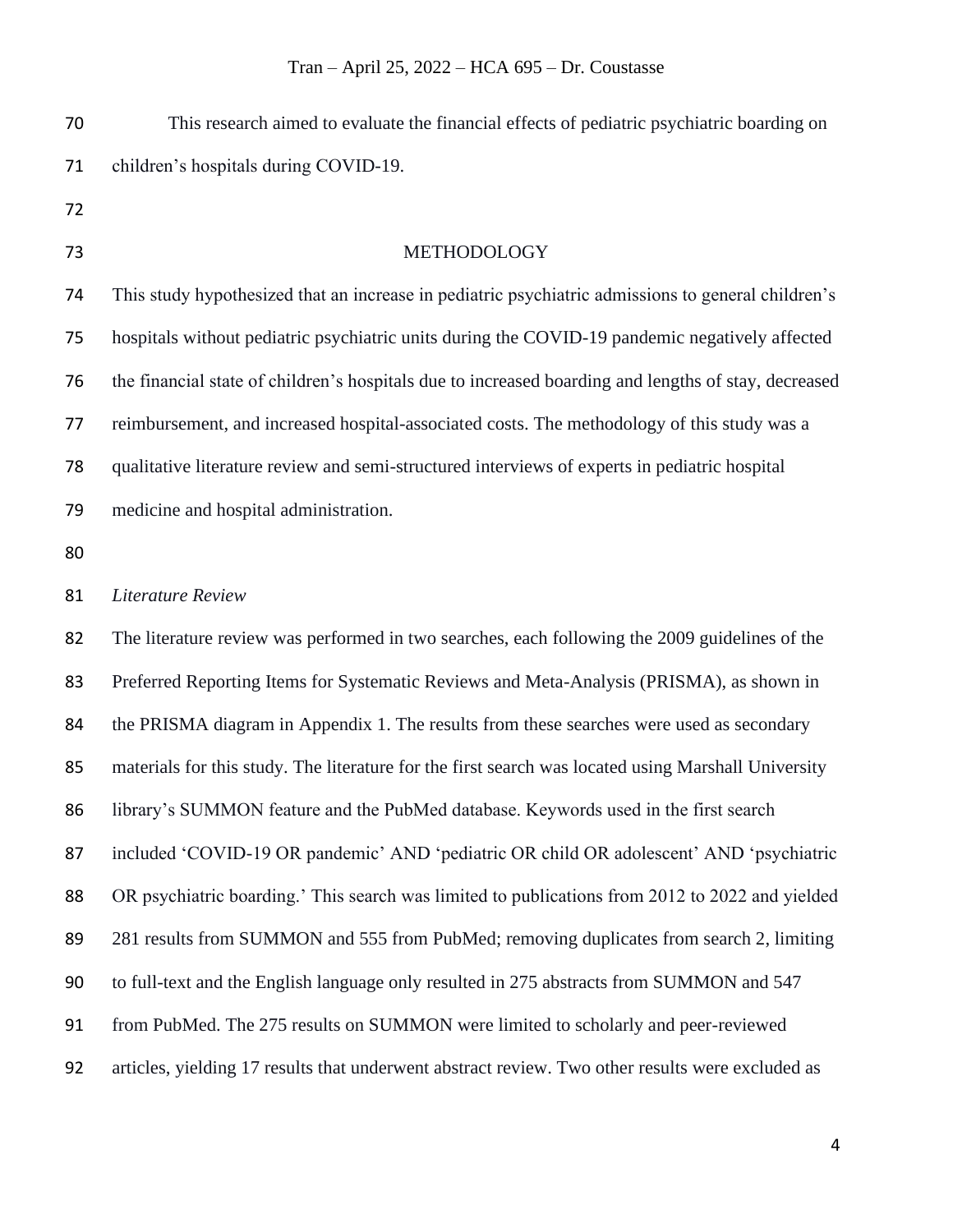| 93  | they were letters to the editor, not scholarly articles. The remaining 547 results from PubMed       |
|-----|------------------------------------------------------------------------------------------------------|
| 94  | underwent abstract review; 397 were excluded due to not studying the pediatric patient               |
| 95  | population, 67 were excluded as they studied non-psychiatric conditions, and 77 were excluded        |
| 96  | as the population studied was not inpatient or ED patients. This literature review can be            |
| 97  | visualized as "Search 1" in the PRISMA diagram found in Appendix 1.                                  |
| 98  | The literature for the second search was also obtained from Marshall University library's            |
| 99  | SUMMON feature and the PubMed database. Keywords used in this search included 'pediatric             |
| 100 | OR child OR adolescent' AND 'psychiatric OR psychiatric boarding' AND 'cost OR                       |
| 101 | reimbursement.' The search was limited to full-text, English-language publications from 2012 to      |
| 102 | 2022. This search yielded two results from SUMMON and eight results from PubMed. One                 |
| 103 | result from PubMed was excluded as it analyzed financial data pre-COVID-19. One result from          |
| 104 | SUMMON and three results from PubMed were excluded as they did not study cost or financial           |
| 105 | effects. Five full articles were included in this study. This literature review can be visualized as |
| 106 | "Search 2" in the PRISMA diagram found in Appendix 1.                                                |
| 107 | These searches were completed by PT and validated by AC, who acted as a second                       |
| 108 | reviewer and determined if the references met inclusion criteria.                                    |
| 109 |                                                                                                      |
| 110 | Semi-structured Interviews                                                                           |
| 111 | Semi-structured interviews with children's hospital administrators, pediatric case management,       |
| 112 | pediatric hospitalists, and child and adolescent psychiatrists were conducted. Participants were     |
| 113 | selected through purposeful sampling. Interviews were performed in person after written              |
| 114 | informed consent was obtained. Interviews were recorded and transcribed for analysis. IRB            |
| 115 | approval was obtained from Marshall University's Institutional Review Board before conducting        |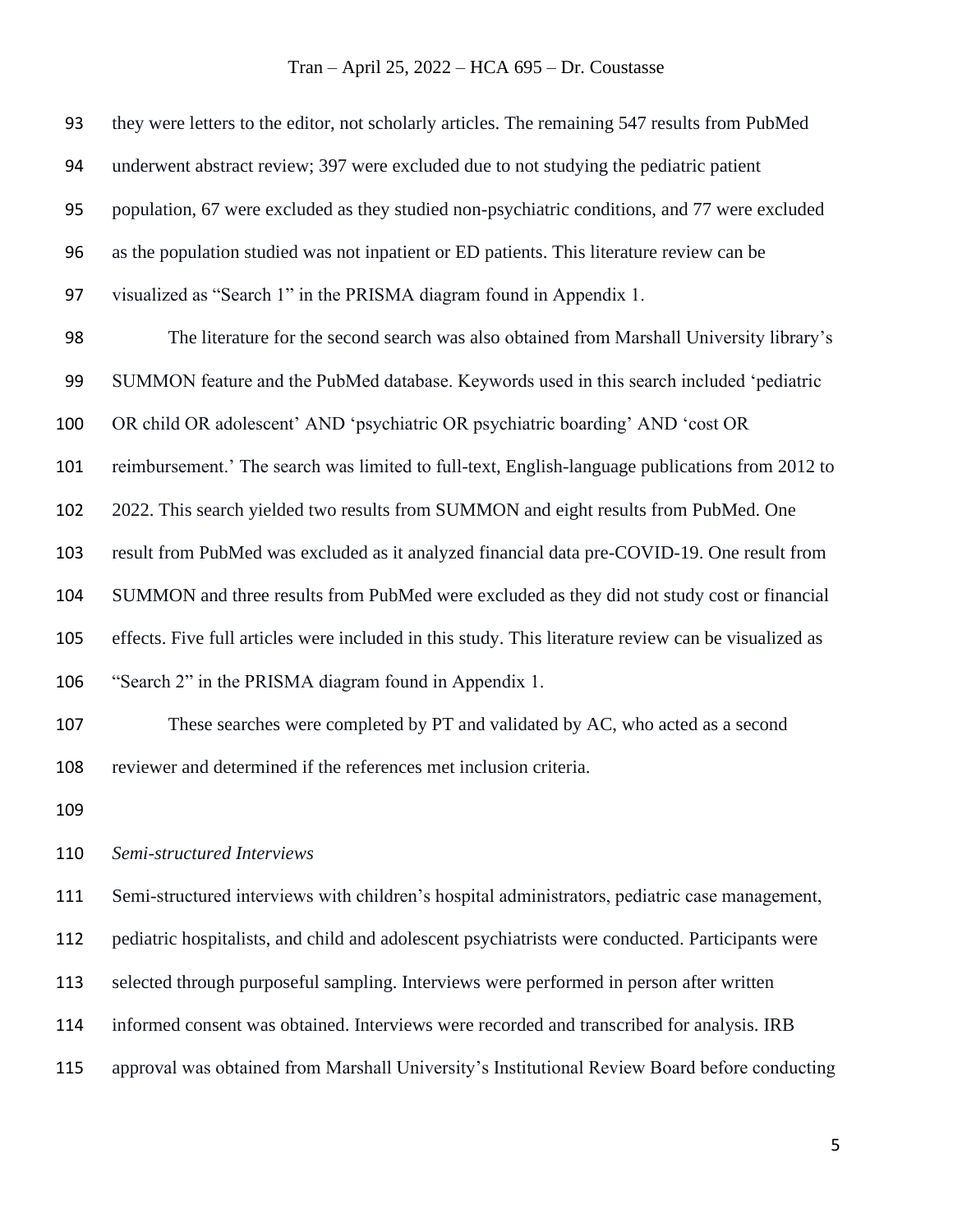interviews. Interview questions have been included in Appendix 2. The information obtained from these interviews was used as primary sources.

- 
- 

#### 119 RESULTS

*Pediatric Psychiatric Presentation and Boarding Rate*

 An online survey of adolescents conducted in May of 2020 demonstrated that the COVID-19 pandemic was associated with increased anxiety as measured by the DSM-5 Level 2 Anxiety Scale, with 40.3% of respondents reporting anxiety symptoms and 28% of respondents screened positive for moderate to high levels of anxiety (Selçuk et al., 2021). The same authors found a prevalence of depressive symptoms of 50.8% and post-traumatic stress disorder symptoms of 61.1%. Additionally, a significant increase from 50.7% to 66.7% in suicide attempts in late adolescents (ages 17-18) was seen after the onset of the COVID-19 pandemic, related to mental health (loss of interpersonal relationships and/or school-related motivation) (Kim et al., 2022). These findings were supported by a systematic review performed in 2021, which found that 14/16 studies demonstrated a negative impact of the COVID-19 pandemic on pediatric mental health (Jones et al., 2021). One analysis found that 53% of pediatric psychiatric boarding admissions from March 2020 to January 2021 were associated with stressors from COVID-19 (Reece & Sams, 2021). These findings regarding pediatric psychiatric symptoms during COVID-134 19 are summarized in Table 1.

 A retrospective observational study from a single children's hospital in France showed a significant decrease in the admission and boarding rate of pediatric patients for suicidal behaviors during the lockdown period of March to May of 2020 when compared with before the pandemic (January 2018 to March 2020) (Mourouvaye et al., 2021). Before the pandemic, there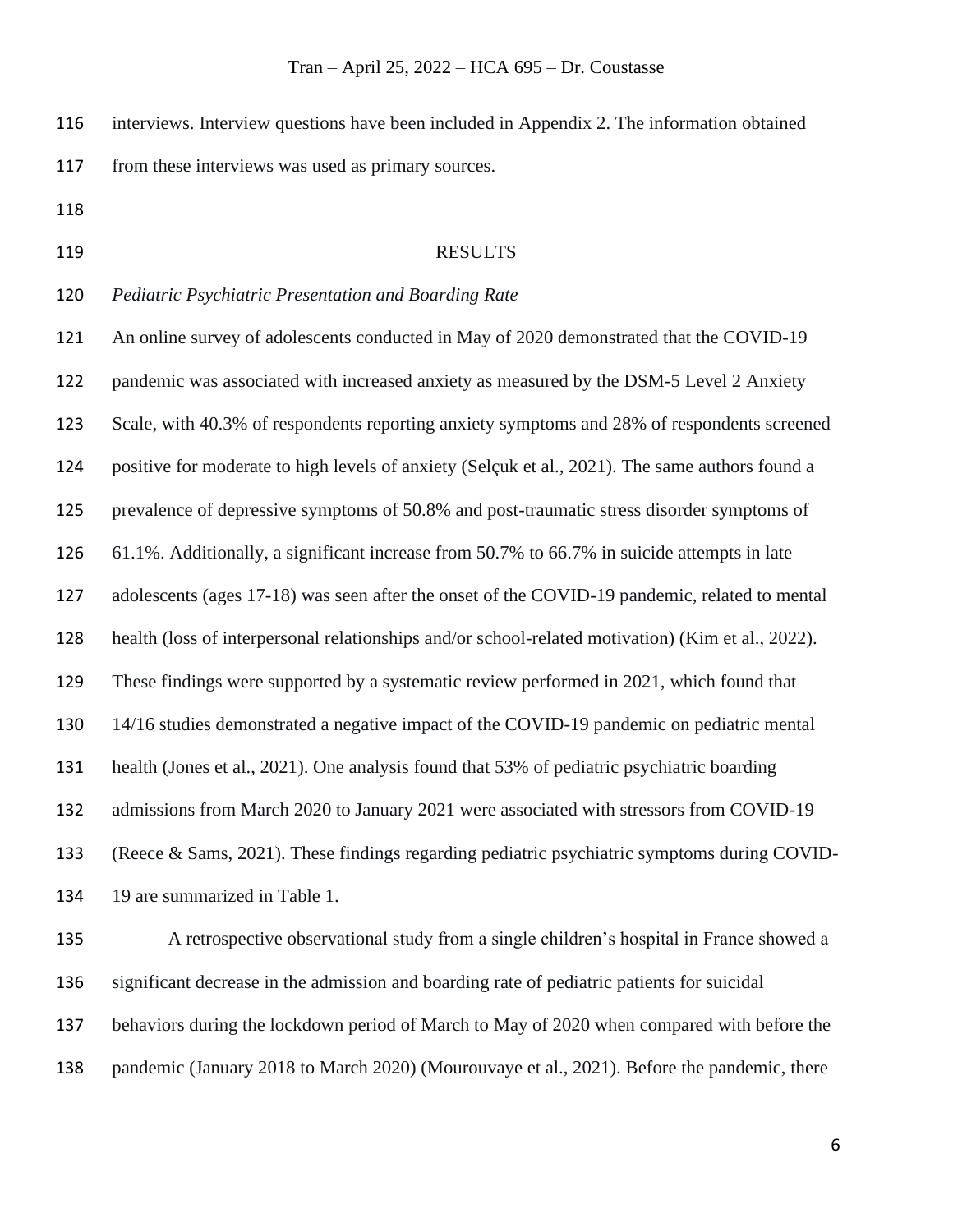were 2.5 admissions per week for boarding due to suicidal behaviors compared with 1.25 admissions per week during lockdown (Mourouvaye et al., 2021). A nationally renowned American freestanding children's hospital reported a significant decrease of 60.84% in pediatric patients presenting to the ED with mental health diagnoses when compared with the pre- pandemic period (378 presentations pre-pandemic compared with 148 presentations during the pandemic) (Leff et al., 2021). A tertiary hospital in Madrid reported a decrease in both ED presentations (64 in 2019 vs. 25 in 2020) and inpatient admissions (31 in 2019 vs. 18 in 2020) for adolescents with psychiatric diagnoses (Díaz de Neira et al., 2021). A pan-Canadian study found that the total number of ED presentations for psychiatric or mental-health-related diagnoses decreased by 56% in the "early-pandemic" period (March-April 2020) compared to immediately prior to the pandemic (January-March 2020) (Finkelstein et al., 2021). There was a 72% decrease in all pediatric ED presentations and a 46.2% decrease in pediatric psychiatric ED presentations in Italy during the first two months of the COVID-19 lockdown (Davico et al., 2021). This trend for Italian pediatric patients continued, as another study found a decrease of 33% in ED presentations for psychiatric symptoms from October 2020 to February 2021 (Cozzi et al., 2022). A decrease in overall pediatric ED presentations and a 65.2% decrease in pediatric ED presentations for suicide was described in Portland, Oregon (Sheridan et al., 2021). In Portugal, there was a 52.5% decrease in pediatric psychiatric ED presentations from March-May 2020, with 23.7% of ED visits requiring inpatient psychiatric treatment; however, no figures were available for the number of boarded patients (Gonçalves-Pinho et al., 2021). These findings are summarized in Table 2.

 This decrease in pediatric presentations to EDs for psychiatric diagnoses was also seen in inpatient pediatric psychiatric admissions. Analysis of the Pediatric Health Information Systems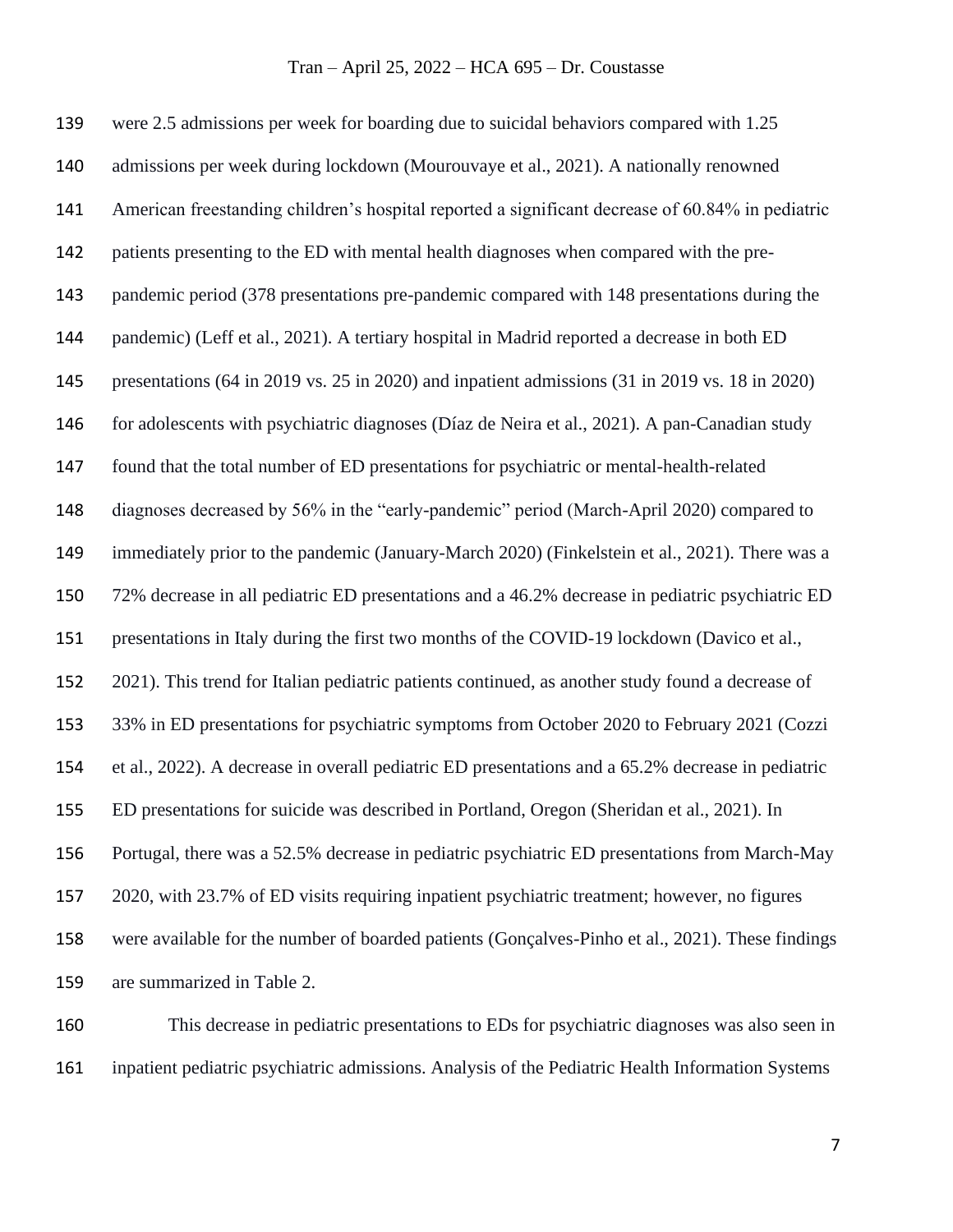database collected from 49 U.S. children's hospitals revealed a 45.4% decrease in all pediatric inpatient admissions with a corresponding reduction in the number of pediatric psychiatric admissions (Pelletier et al., 2021). In Denmark, pediatric psychiatric admissions declined 19% in the first three weeks of lockdown compared with pre-pandemic admission rates (Rømer et al., 2021). These findings are also summarized in Table 2. However, in some regions and instances worldwide, an increased prevalence of pediatric psychiatric symptoms led to an increased seeking of medical attention. One northern Italian hospital reported increased inpatient admissions for pediatric psychiatric diagnoses (60 during the pandemic vs. 49 pre-pandemic) (Bortoletto et al., 2022). A survey of several additional pediatric EDs across Italy showed a decrease in overall pediatric ED presentations but a proportional increase in the proportion of pediatric psychiatric ED presentations (0.3% in 2019 vs. 1.2% in 2020) (Cella et al., 2020). In northern California, there were 2123 overall adolescent ED visits related to suicide in 2020 versus 2339 in 2019, but female patients presented at significantly higher rates (1.19-1.22 times as many female patients presenting to the ED related to suicide) (Ridout et al., 2021). In Australia, there was no significant decrease in ED presentations or inpatient admissions for pediatric psychiatric diagnoses pre-pandemic and during the initial lockdown period (March-May 2020); a 25-55% increase in pediatric psychiatric admissions and ED presentations then followed (Hu et al., 2022). The Canary Islands reported a 164.5% increase in pediatric psychiatric ED presentations in 2020, and Ireland reported a 23% increase in the mean number of pediatric psychiatric ED presentations (McDonnell et al., 2020; Wallis Gómez et al., 2021). After an initial drop in mental health presentations to a British pediatric ED at the onset of the COVID-19 pandemic, there was a rise in pediatric mental health presentations during the second and third waves; there were 76 presentations from November 5,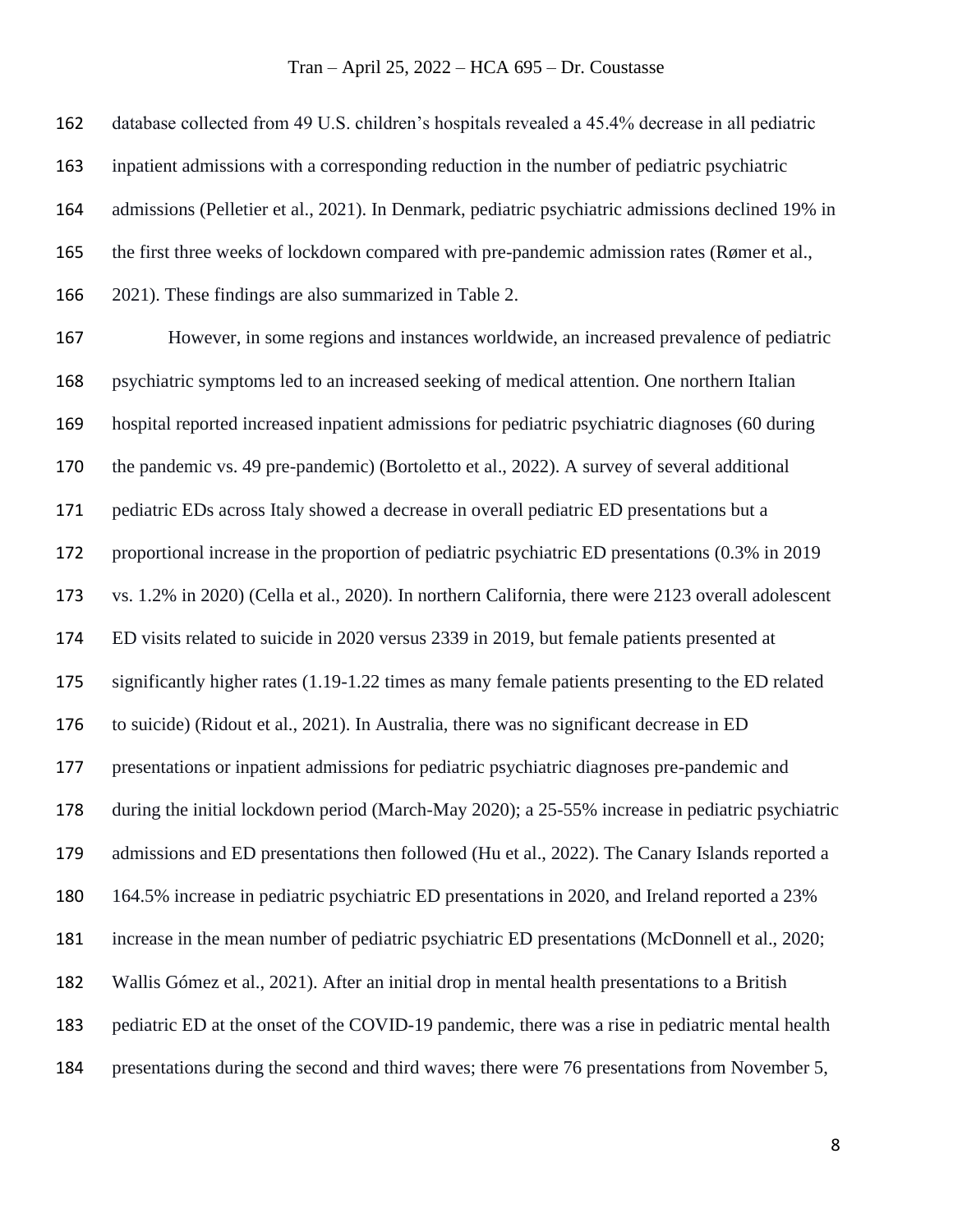2020, to December 12, 2020 (compared with 54 during 2017, 62 in 2018, and 58 in 2019) and

200 presentations from January 5, 2021, to March 8, 2021 (61 in 2017, 108 in 2018, 151 in 2019)

(Cuellar et al., 2021). This initial drop in presentations was mirrored in China, which showed a

42% decrease in pediatric psychiatric ED visits at the start of the pandemic (Eray & Sahin,

- 2021). These findings are summarized in Table 2.
- 

*Length of Stay of Pediatric Psychiatric Boarding Patients*

 During two weeks in 2012 in Massachusetts, the median LOS of patients boarding in the emergency department awaiting transfer to a psychiatric facility was 9.32 hours, with longer durations of over 24 hours sustained by patients with Medicaid or uninsured (Pearlmutter et al., 2017). However, during the COVID-19 pandemic, there were mixed reports of lengths of stay for pediatric psychiatric boarding patients. In a Madrid tertiary care children's hospital, the 197 average boarding LOS dropped from  $14.32 \pm 10.23$  days in 2019 to  $8.94 \pm 4.87$  days in 2020 (Díaz de Neira et al., 2021). Another hospital in Asia reported an 81.7% reduction in median LOS for boarding pediatric psychiatric patients during the COVID-19 pandemic (March-June 2020) (Kose et al., 2021). A survey conducted by the Pediatric Research in Inpatient Settings (PRIS) organization revealed a median LOS of 48 hours for pediatric psychiatric boarding patients on inpatient pediatric units with fewer patients boarded in children's hospitals-within- hospitals vs. freestanding children's hospitals (Leyenaar et al., 2021). Additionally, 75.3% of PRIS survey respondents reported increased LOS for boarding patients, while 84.4% reported increased pediatric boarding frequency during the COVID-19 pandemic (Leyenaar et al., 2021). These findings are summarized in Table 3.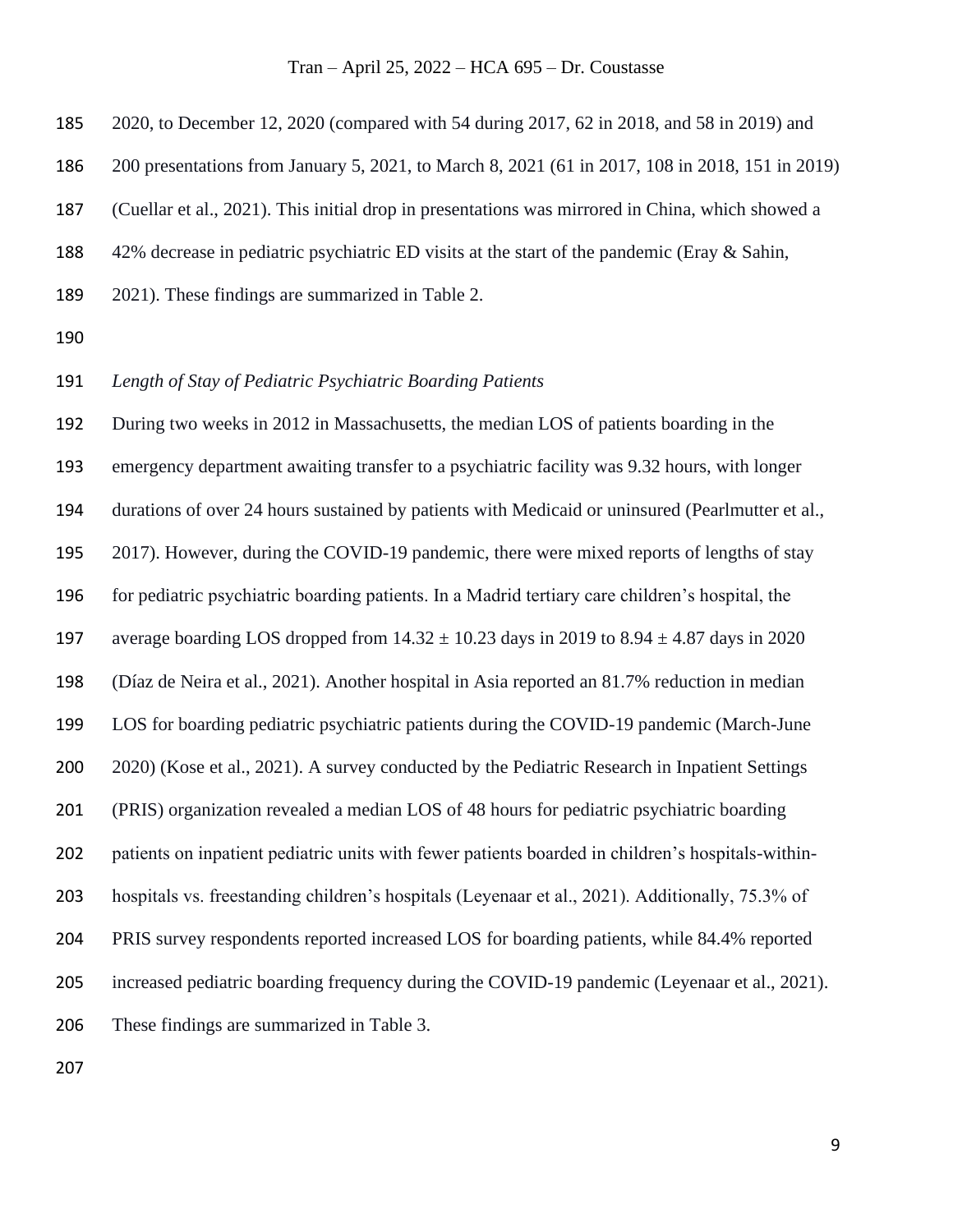| 208 | Reimbursement and Hospital-associated Costs of Pediatric Psychiatric Boarding                       |
|-----|-----------------------------------------------------------------------------------------------------|
| 209 | Analysis of admissions in 49 children's hospitals in the U.S. during the COVID-19 pandemic          |
| 210 | showed a 3.3% decrease in total hospital charges during the first quarter of 2020 and a 27.7%       |
| 211 | decrease in charges during the second quarter of 2020 when compared with the median of              |
| 212 | quarterly charges from 2010-2019 despite a higher median per-admission charge in 2020               |
| 213 | (\$24,358) vs. 2010-2019 (\$20,352) (Pelletier et al., 2021). No studies analyzed financial data of |
| 214 | pediatric psychiatric boarding during the COVID-19 pandemic.                                        |
| 215 |                                                                                                     |
| 216 | <b>DISCUSSION</b>                                                                                   |
| 217 | This study hypothesized that there would be an increase in pediatric psychiatric boarding, seen as  |
| 218 | an increase in the number of boarding admissions and an increase in length of stay, resulting in a  |
| 219 | negative financial impact on children's hospitals. Overall, there were mixed results in the         |
| 220 | literature regarding the number of admissions and boarding and lengths of stay. Local subject       |
| 221 | matter experts had a much more apparent consensus; excerpts and themes from semi-structured         |
| 222 | interviews are summarized in Table 4 and Figure 2.                                                  |
| 223 |                                                                                                     |
| 224 | The number of pediatric psychiatric admissions and boarding                                         |
| 225 | There was strong evidence of increased pediatric psychiatric symptoms, particularly depression,     |
| 226 | anxiety, and suicidal ideation. Despite the increase in the prevalence of psychiatric symptoms in   |
| 227 | pediatric patients, there was not necessarily an increase in pediatric psychiatric presentations or |
| 228 | admissions. Many studies performed worldwide demonstrated a decrease in the presentation of         |
| 229 | pediatric patients to EDs for psychiatric or mental health diagnoses. However, interviews with      |
| 230 | local subject-matter experts stated that there was a definite increase in pediatric psychiatric     |
|     |                                                                                                     |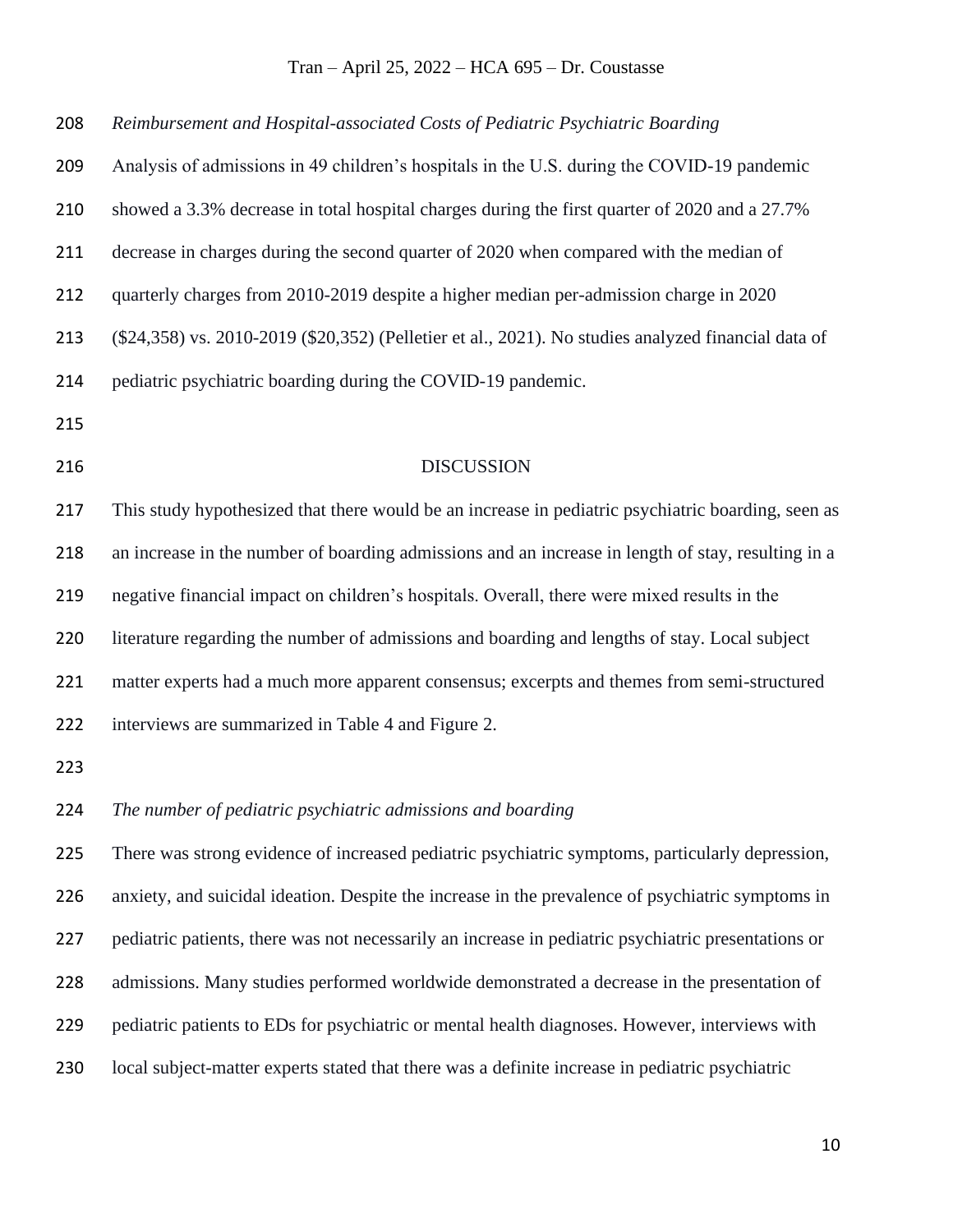admissions leading to increased boarding, saying things like, "We saw a drastic increase during 232 COVID," "it has been a huge increase in admissions," and "I don't have the specific data to tell you what the increase in patients has been here, but it's clearly higher than it was prior to 2020." *Boarding lengths of stay* Initial studies at the beginning of the COVID-19 pandemic revealed a shorter length of stay on average for pediatric psychiatric patients. However, a qualitative study and local subject matter experts disagreed, with most respondents reporting an increase in the number of boarding patients and their lengths of stay. Local experts theorized on the cause of increased lengths of stay. Many of them agreed that the availability of pediatric inpatient psychiatric treatment

facilities was the most likely driver of the length of stay.

#### *Reimbursement and cost*

 There was a distinct lack of information regarding the specific costs of pediatric psychiatric boarding during the COVID-19 pandemic. Several interviewees concurred that "hospitals are not reimbursed for psychiatric boarding." One administrator stated, "There's no doubt that the children's hospital lost a lot of money…How much of it was psychiatric? Probably not the bulk of it, but it certainly didn't help." The overall consensus among subject-matter experts was that providing care for boarding patients costs children's hospitals money that payers did not reimburse. This cost was due to basic care such as meals, room costs, and nursing supervision. 

*Local experience vs. National trends*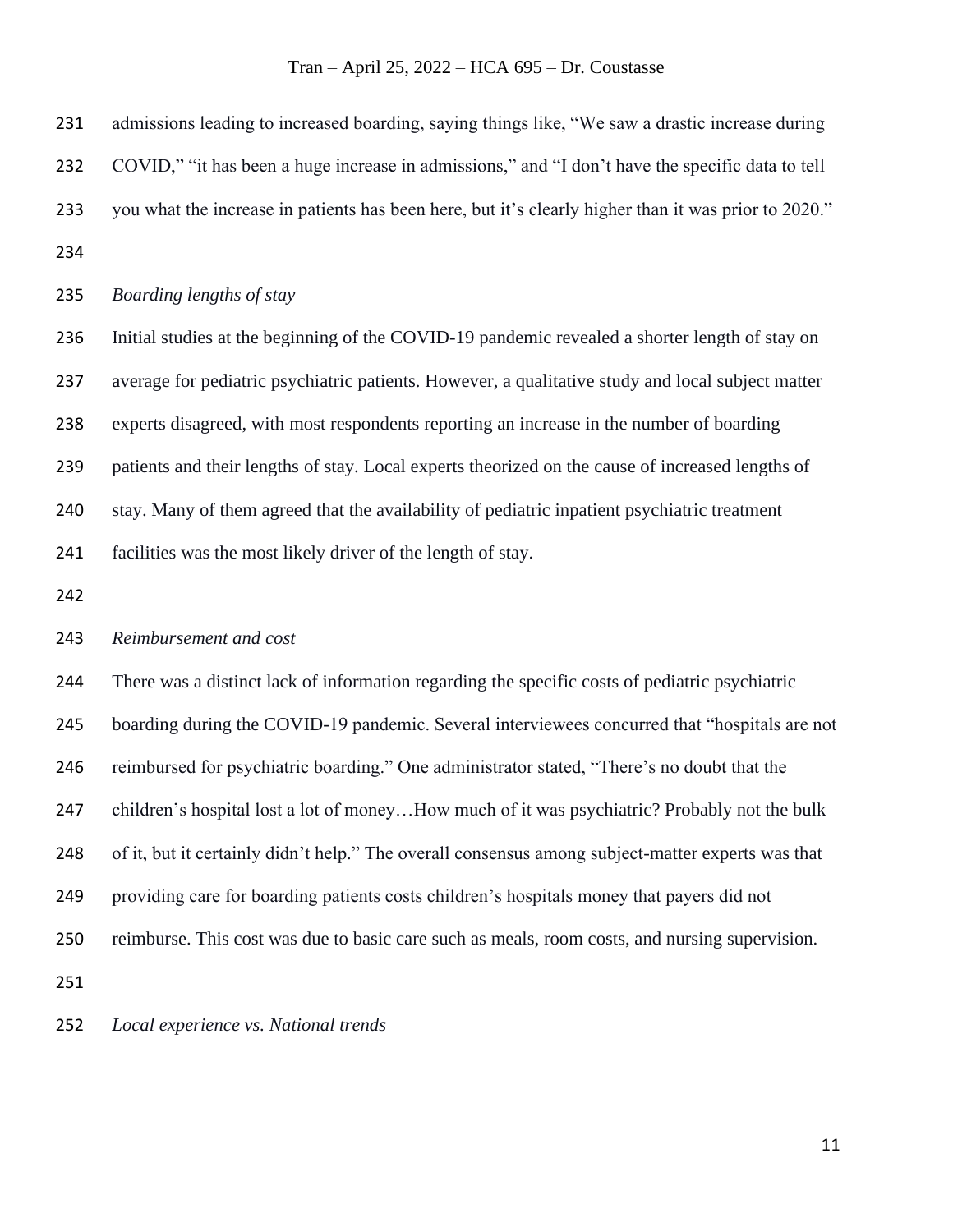All the local experts interviewed agreed that their experience of increased pediatric psychiatric boarding was not unique, saying that "it's throughout the country" and "you have a finite number of mental health resources."

*Study Limitations*

 There were several limitations to this study. The literature review was limited by database availability through Marshall University, keyword selection, the number of databases utilized, and selected sources which potentially impacted the quality of the study. Author and publication bias in selected sources also potentially impact the quality of the study. Many studies selected for inclusion study the initial period of the pandemic (March – October 2020), and there are currently limited publications that look at data obtained in the latter periods of the pandemic (post-October 2020), which may affect admission and boarding rate trends. Opinions gathered from semi-structured interviews have limited generalizability. The subject-matter experts interviewed have practiced primarily in the US and children's hospitals (either freestanding or in a hospital-within-a-hospital setting); these findings may not apply internationally or to other hospital settings. Additionally, all interviewees were known professionally to the interviewer, which may have contributed to bias in the interviews.

#### *Practical Implications*

 The current body of literature does not mirror the lived experience of local subject matter experts when it comes to pediatric psychiatric boarding during the COVID-19 pandemic. Additionally,

while the cost of pediatric psychiatric boarding pre-COVID-19 has been analyzed and the

deleterious effects of COVID-19 on children's hospitals financially are being studied, no studies